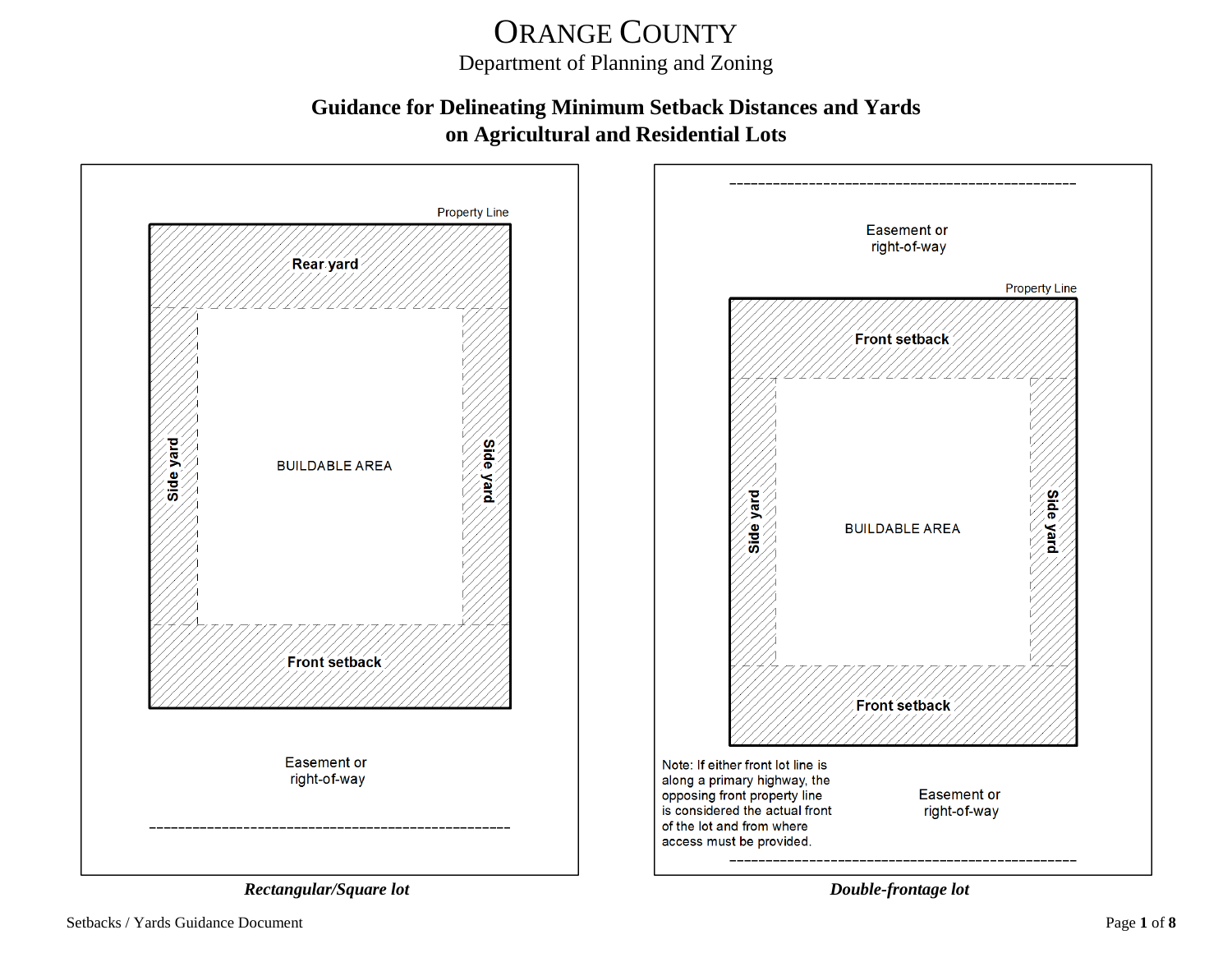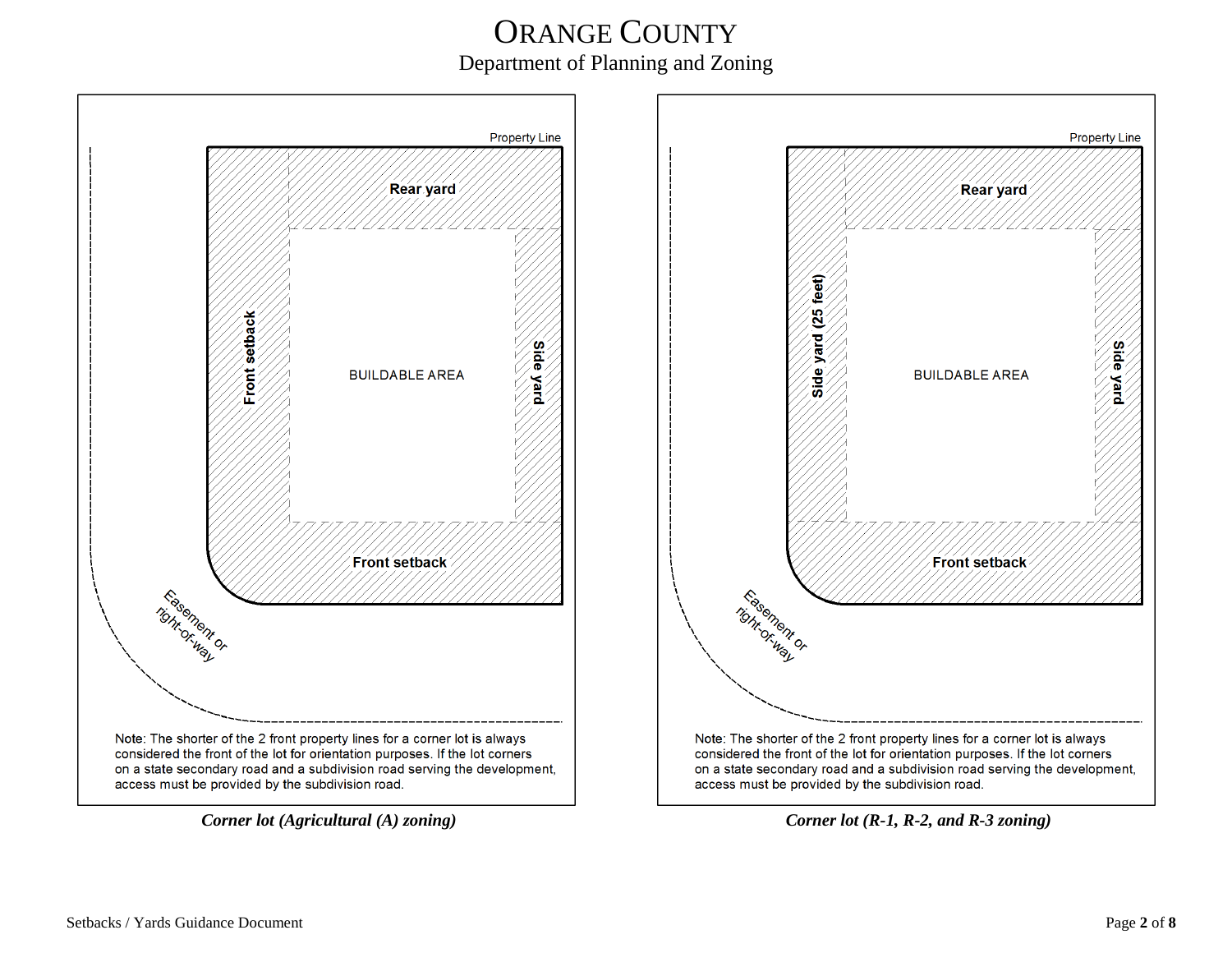

*Note: For triangularly-shaped lots, the angle between the side property line(s) and the front of the lot determines whether the line is considered a side or a rear. If the angle is approximate to 135 degrees (i.e. 45 degrees at the rear convergence point) but is otherwise indeterminable, the Zoning Administrator may allow either option at his/her discretion.*

Setbacks / Yards Guidance Document Page **3** of **8**

**Side** 

yard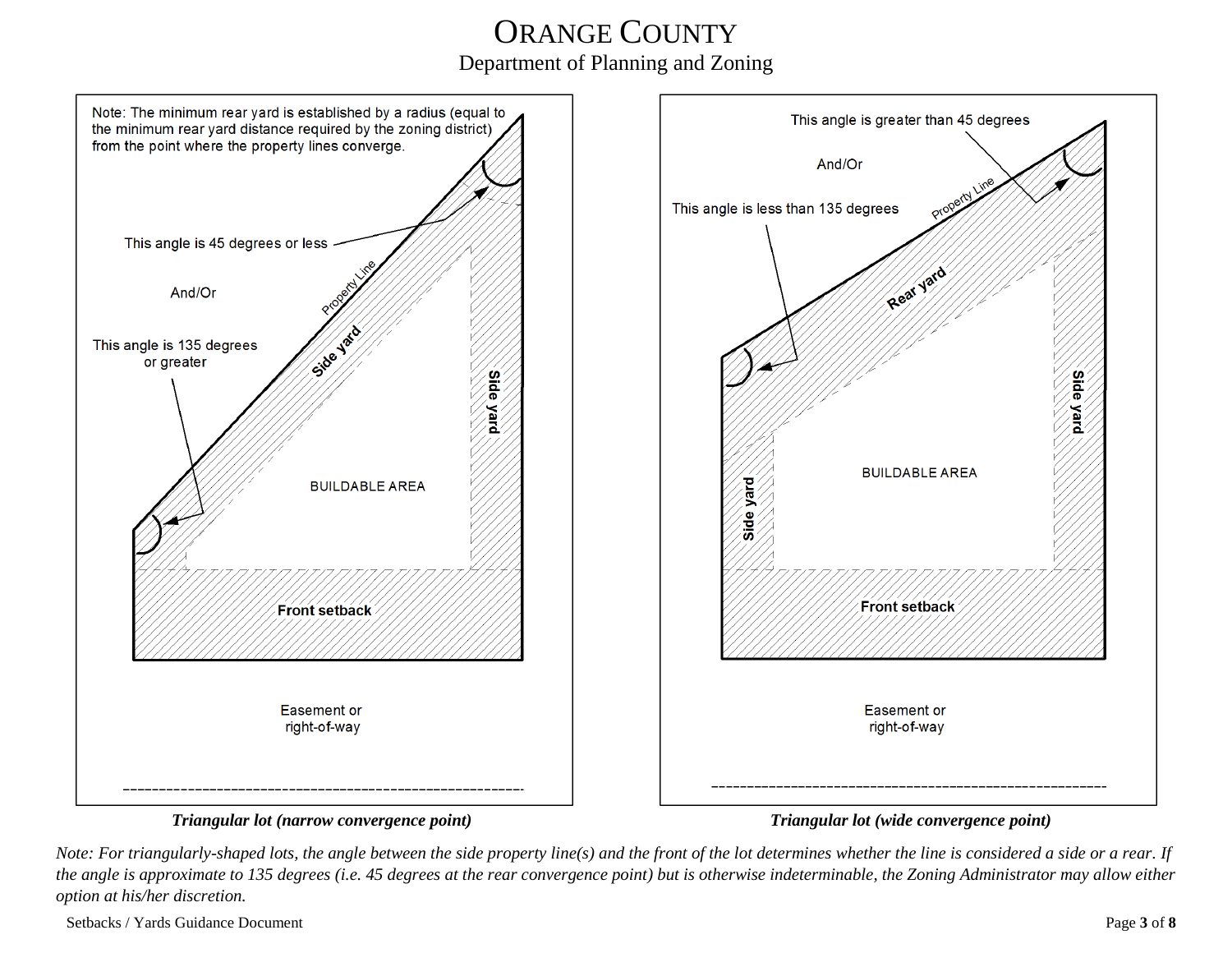



#### *Typical "pipestem" lot (option 1) Typical "pipestem" lot (option 2)*

*Note: Either option above may be used to delineate the setbacks and side/rear yards for typical "pipestem" lots (also referred to as "flag" lots). A pipestem lot is characterized by a narrow strip of land, typically no wider than 50', which connects the buildable area of the property to the main road providing access*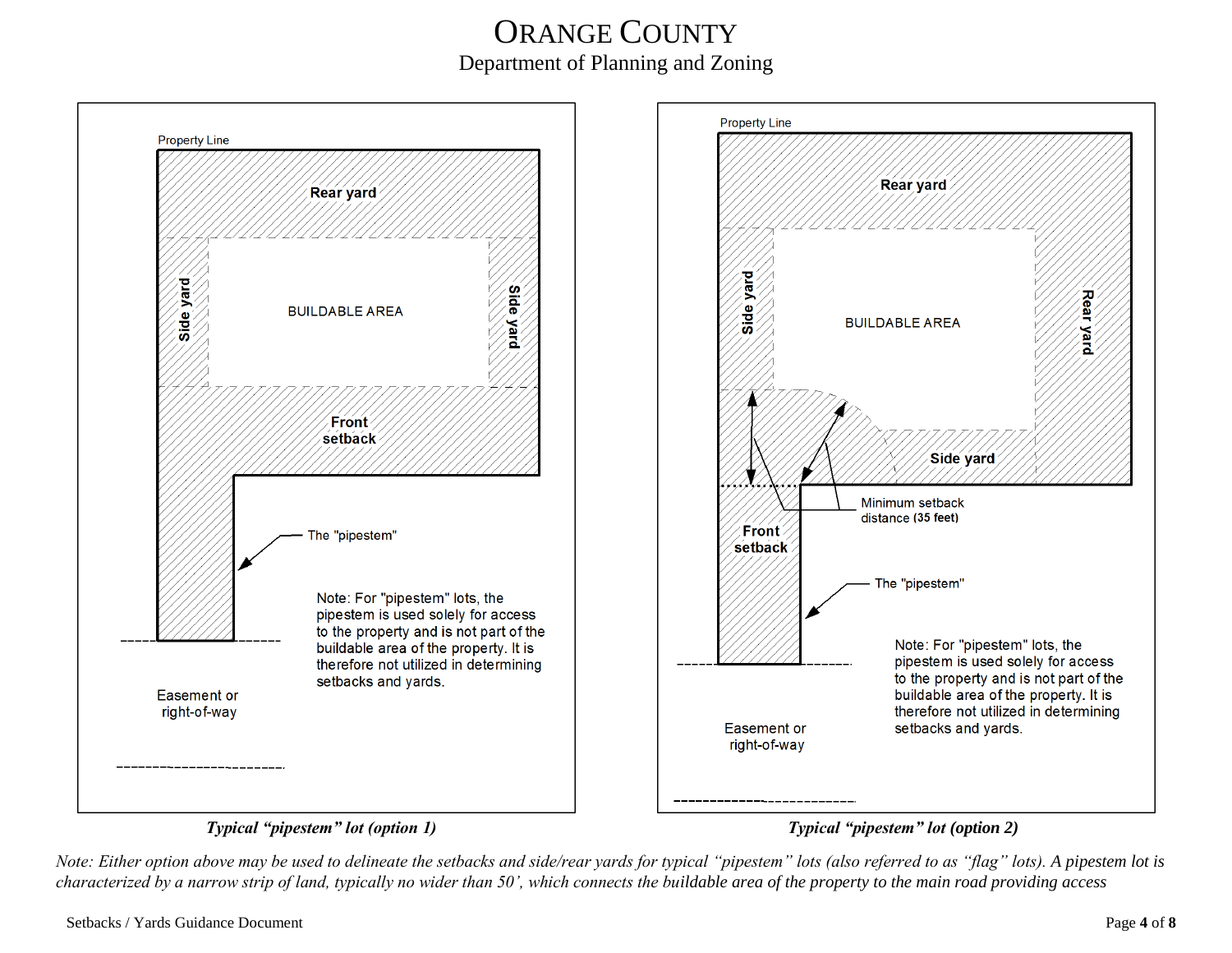

 *Typical "pipestem" lot (with a through-easement) Irregular "pipestem" lot*



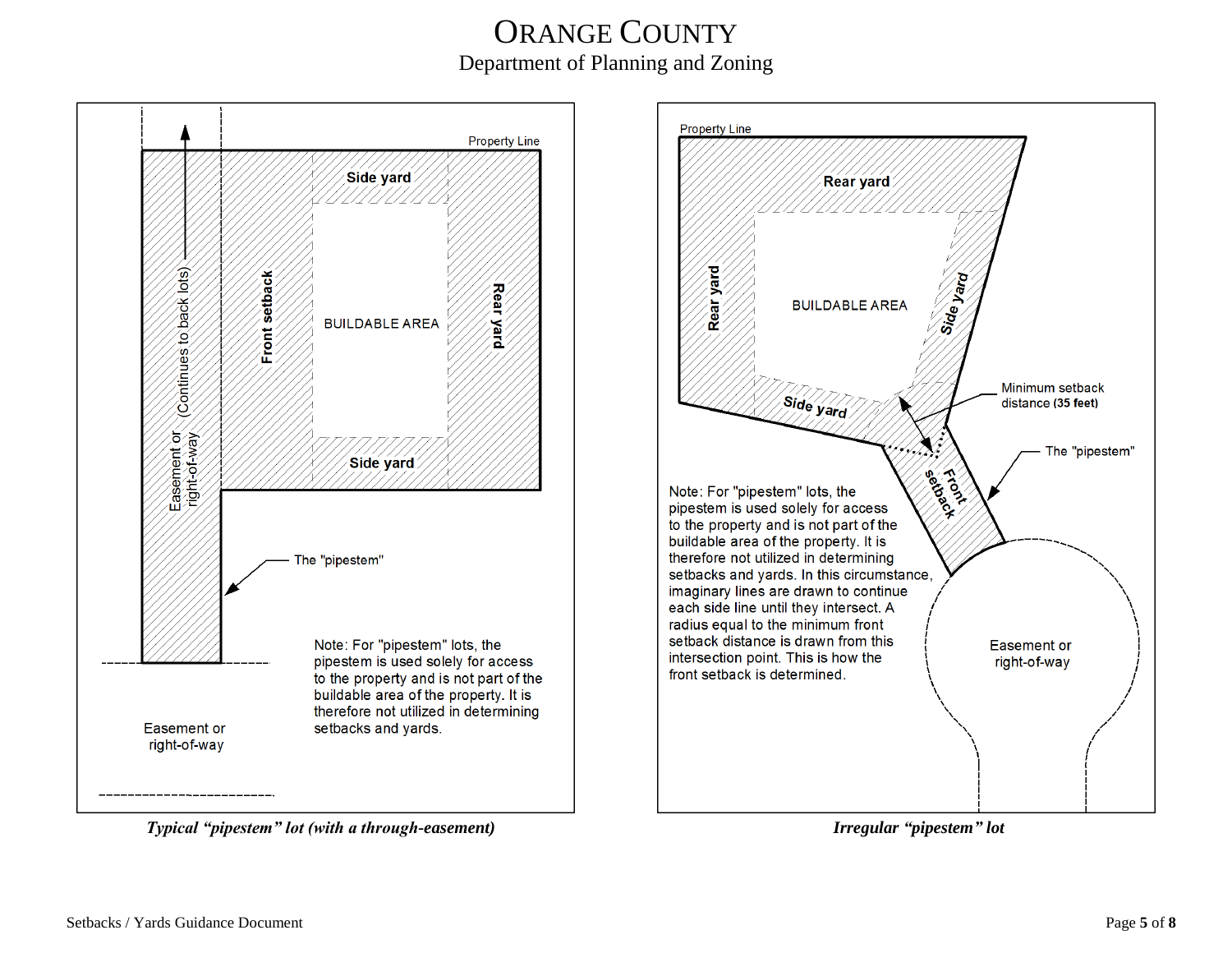

#### *Lot abutting a pond/lake Lot containing a stream/river*

*Note: The 50' waterbody/stream buffer (25' in Lake of the Woods) applies to principal dwellings and accessory dwellings only. Other accessory structures, such as sheds and garages, must adhere to the minimum yard requirements for the zoning district. Where a waterbody/stream is internal to a property, the buffer requirement still applies to principal dwellings and accessory dwellings, but not to other accessory structures (e.g. sheds and garages).*

Setbacks / Yards Guidance Document Page **6** of **8**

**Property Line** 

**Side** 

Side yard

ina a <sub>de la companya de la terme de l</sub>a companya de la terme de la terme de la terme de la terme de la terme de<br>Desenvolver de la terme de la terme de la terme de la terme de la terme de la terme de la terme de la terme d

Rear yard

Extra am Burry

 $\frac{1}{2} \frac{1}{2} \frac{1}{2} \frac{1}{2} \frac{1}{2} \frac{1}{2}$ 

River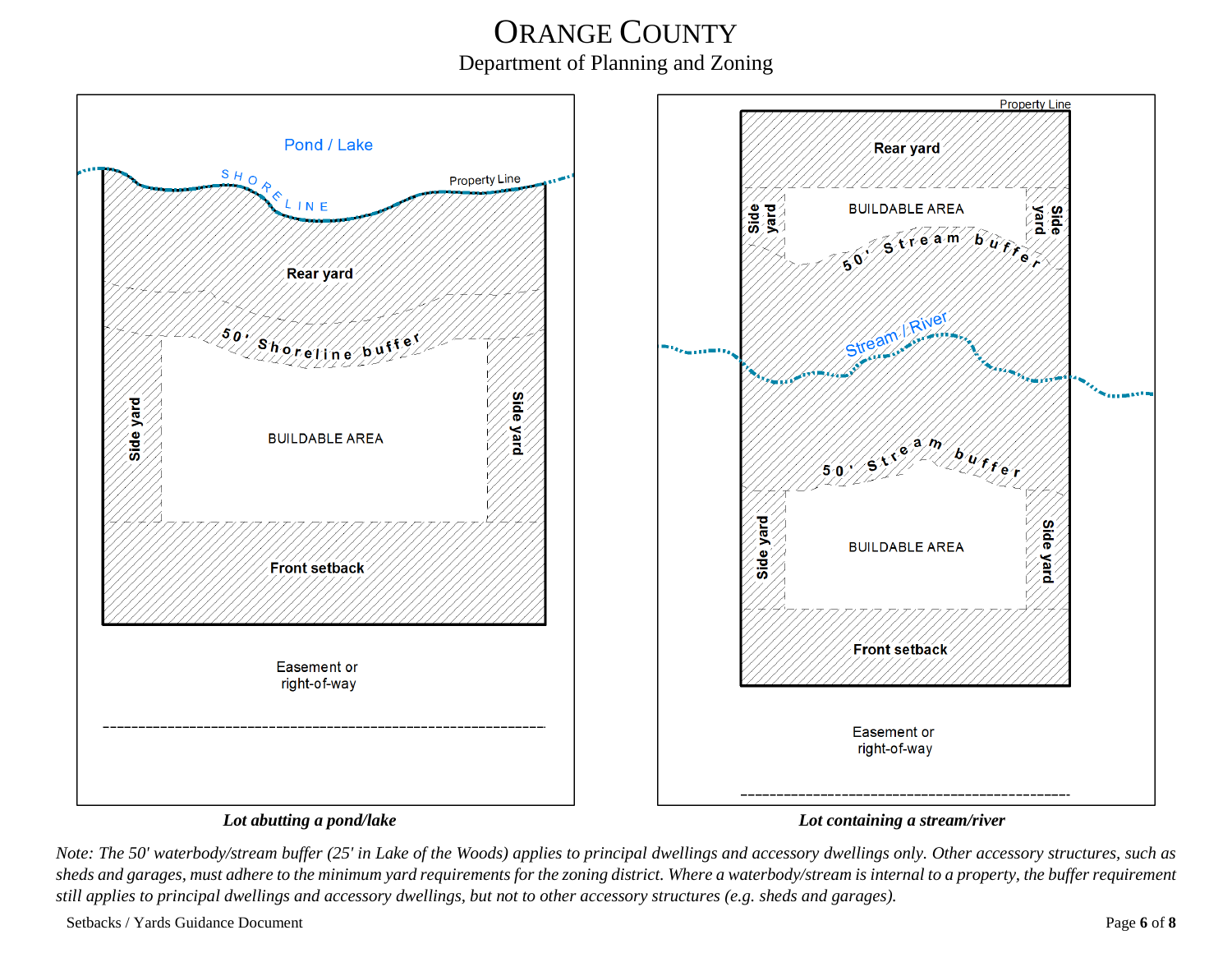

*Note: As a general rule for irregular lots, the property lines farthest away from the front of the lot are considered the rear, particularly if they are more parallel than perpendicular to the front of the lot. Highly-irregular lots may have multiple rear yards. All property lines between the front setback and the established rear yard are considered sides. The delineation of side/rear yards for all irregular lots is subject to interpretation by the Zoning Administrator.*

Setbacks / Yards Guidance Document Page **7** of **8**